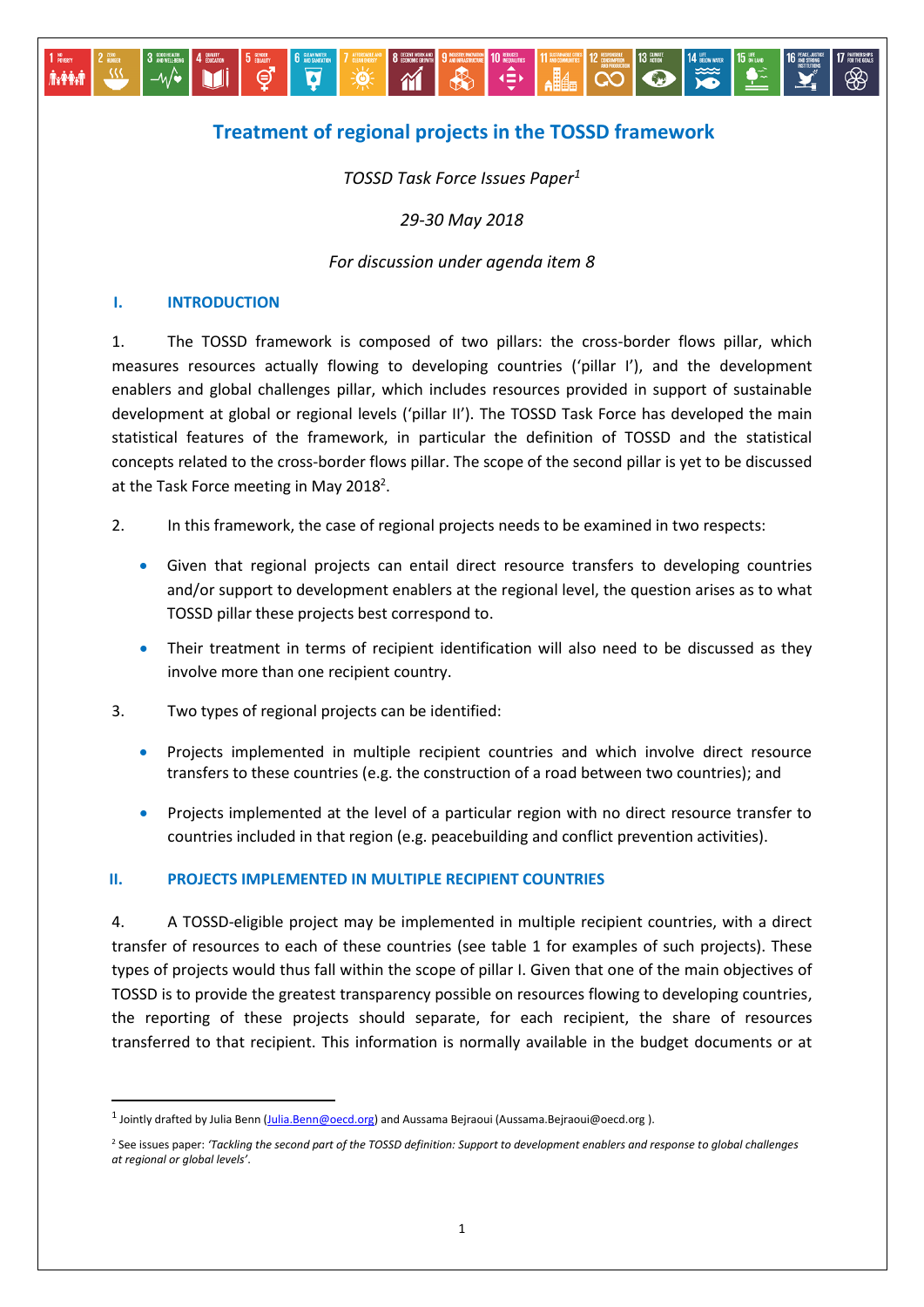the country level. For operational purposes, provider countries should be made responsible for collecting this information where it is available.

5. However, identifying the shares that are transferred to each of the recipients might not always be feasible, because the information may not be tracked or may only be available at a date later than the reporting date. Therefore, the question arises as to how these projects should be treated in terms of recipient identification. One option could be to develop an estimation methodology (e.g. equal share estimation methodology). However, this might not reflect the actual resources transferred to the recipients and weaken the usefulness of the measure to recipient countries. Alternatively, in order to avoid these estimations, the list of TOSSD-eligible recipients could include regions or sub-regions against which these activities could be reported.

| <b>Project description</b>                                                                     | <b>Provider</b>   | Recipient as reported in<br>the CRS |
|------------------------------------------------------------------------------------------------|-------------------|-------------------------------------|
| Transboundary water management programme in<br>Southern African Development Community          | $_{\rm{IJK}}$     | South of Sahara, regional           |
| Solar light for all in rural Côte d'Ivoire and Ghana                                           | <b>OPEC Fund</b>  | South of Sahara, regional           |
| Environmental monitoring of the Black Sea                                                      | <b>UNDP</b>       | Europe, regional                    |
| National strategic planning and programme tools<br>implemented with inclusion of civil society | <b>UNAIDS</b>     | South America                       |
| Water accountability in transboundary CHU and Talas<br>river basins                            | Switzerland       | Central Asia                        |
| EUROMED road, rail, & urban transport project                                                  | European<br>Union | Europe, regional                    |

**Table 1. Examples of projects implemented in multiple recipient countries**

*Source: OECD Creditor Reporting System (CRS)*

#### **III. ACTIVITIES IMPLEMENTED AT THE REGIONAL LEVEL**

6. Some activities may support sustainable development at the regional level with no particular resource flow to individual countries. Examples of these activities would be capacity building programmes for the benefit of regional institutions such as the African Union or the Organisation of American States, or peacekeeping missions implemented by international organisations (see table 2 for examples of projects). The question here is whether these types of projects constitute crossborder resource flows to countries included in that region (pillar I), or represent activities that support development enablers and/or address global challenges, such as migration or security, at the regional level (pillar II). In terms of recipient identification, these projects benefit the region as a whole and could therefore be reported against regions.